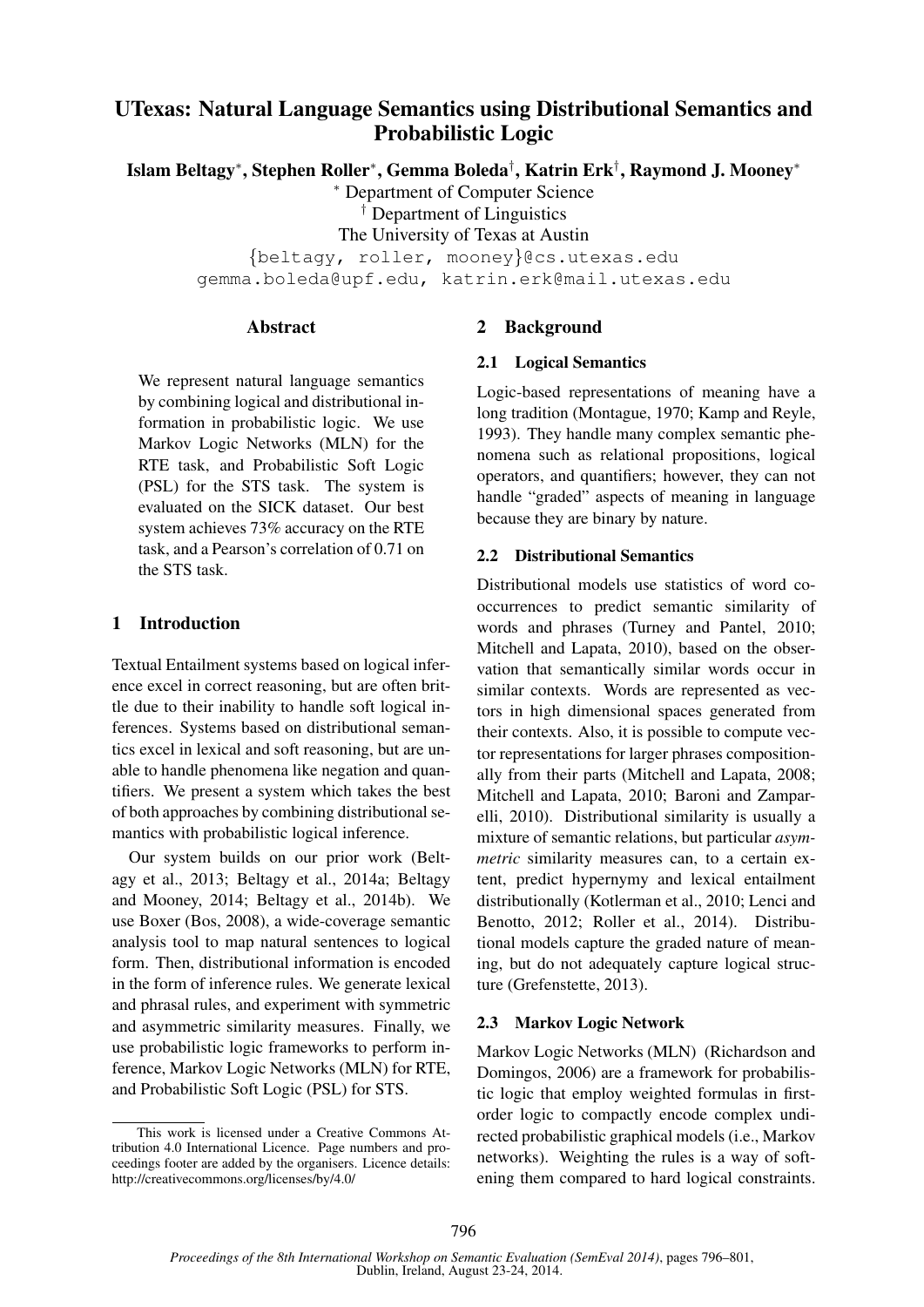MLNs define a probability distribution over possible worlds, where the probability of a world increases exponentially with the total weight of the logical clauses that it satisfies. A variety of inference methods for MLNs have been developed, however, computational overhead is still an issue.

### 2.4 Probabilistic Soft Logic

Probabilistic Soft Logic (PSL) is another recently proposed framework for probabilistic logic (Kimmig et al., 2012). It uses logical representations to compactly define large graphical models with continuous variables, and includes methods for performing efficient probabilistic inference for the resulting models. A key distinguishing feature of PSL is that ground atoms (i.e., atoms without variables) have soft, continuous truth values on the interval [0, 1] rather than binary truth values as used in MLNs and most other probabilistic logics. Given a set of weighted inference rules, and with the help of Lukasiewicz's relaxation of the logical operators, PSL builds a graphical model defining a probability distribution over the continuous space of values of the random variables in the model (Kimmig et al., 2012). Then, PSL's MPE inference (Most Probable Explanation) finds the overall interpretation with the maximum probability given a set of evidence. This optimization problem is a second-order cone program (SOCP) (Kimmig et al., 2012) and can be solved in polynomial time.

#### 2.5 Recognizing Textual Entailment

Recognizing Textual Entailment (RTE) is the task of determining whether one natural language text, the *premise*, Entails, Contradicts, or is not related (Neutral) to another, the *hypothesis*.

#### 2.6 Semantic Textual Similarity

Semantic Textual Similarity (STS) is the task of judging the similarity of a pair of sentences on a scale from 1 to 5 (Agirre et al., 2012). Gold standard scores are averaged over multiple human annotations and systems are evaluated using the Pearson correlation between a system's output and gold standard scores.

# 3 Approach

# 3.1 Logical Representation

The first component in the system is Boxer (Bos, 2008), which maps the input sentences into logical form, in which the predicates are words in the sentence. For example, the sentence "A man is driving a car" in logical form is:

 $\exists x, y, z. \; man(x) \land agent(y, x) \land drive(y) \land$  $patient(y, z) \wedge car(z)$ 

#### 3.2 Distributional Representation

Next, distributional information is encoded in the form of weighted inference rules connecting words and phrases of the input sentences  $T$  and  $H$ . For example, for sentences  $T$ : "A man is driving a car", and  $H$ : "A guy is driving a vehicle", we would like to generate rules like  $\forall x.$  man $(x) \Rightarrow$  $guy(x)|w_1, \forall x. car(x) \Rightarrow vehicle(x)|w_2$ , where  $w_1$  and  $w_2$  are weights indicating the similarity of the antecedent and consequent of each rule.

Inferences rules are generated as in Beltagy et al. (2013). Given two input sentences  $T$  and  $H$ , for all pairs  $(a, b)$ , where a and b are words or phrases of  $T$  and  $H$  respectively, generate an inference rule:  $a \rightarrow b \mid w$ , where the rule weight w is a function of  $sim(\vec{\alpha}, \vec{b})$ , and sim is a similarity measure of the distributional vectors  $\vec{a}$ ,  $\vec{b}$ . We experimented with the symmetric similarity measure *cosine*, and *asym*, the supervised, asymmetric similarity measure of Roller et al. (2014).

The asym measure uses the vector difference  $(\vec{a} - \vec{b})$  as features in a logistic regression classifier for distinguishing between four different word relations: hypernymy, cohyponymy, meronomy, and no relation. The model is trained using the noun-noun subset of the BLESS data set (Baroni and Lenci, 2011). The final similarity weight is given by the model's estimated probability that the word relationship is either hypernymy or meronomy:  $asym(\vec{\alpha}, \vec{b}) = P(hyper(a, b)) +$  $P(mero(a, b)).$ 

Distributional representations for words are derived by counting co-occurrences in the ukWaC, WaCkypedia, BNC and Gigaword corpora. We use the 2000 most frequent content words as basis dimensions, and count co-occurrences within a two word context window. The vector space is weighted using Positive Pointwise Mutual Information.

Phrases are defined in terms of Boxer's output to be more than one unary atom sharing the same variable like "a little kid" (little(k)  $\wedge$  kid(k)), or two unary atoms connected by a relation like "a man is driving"  $(man(m) \wedge agent(d, m) \wedge$  $drive(d)$ ). We compute vector representations of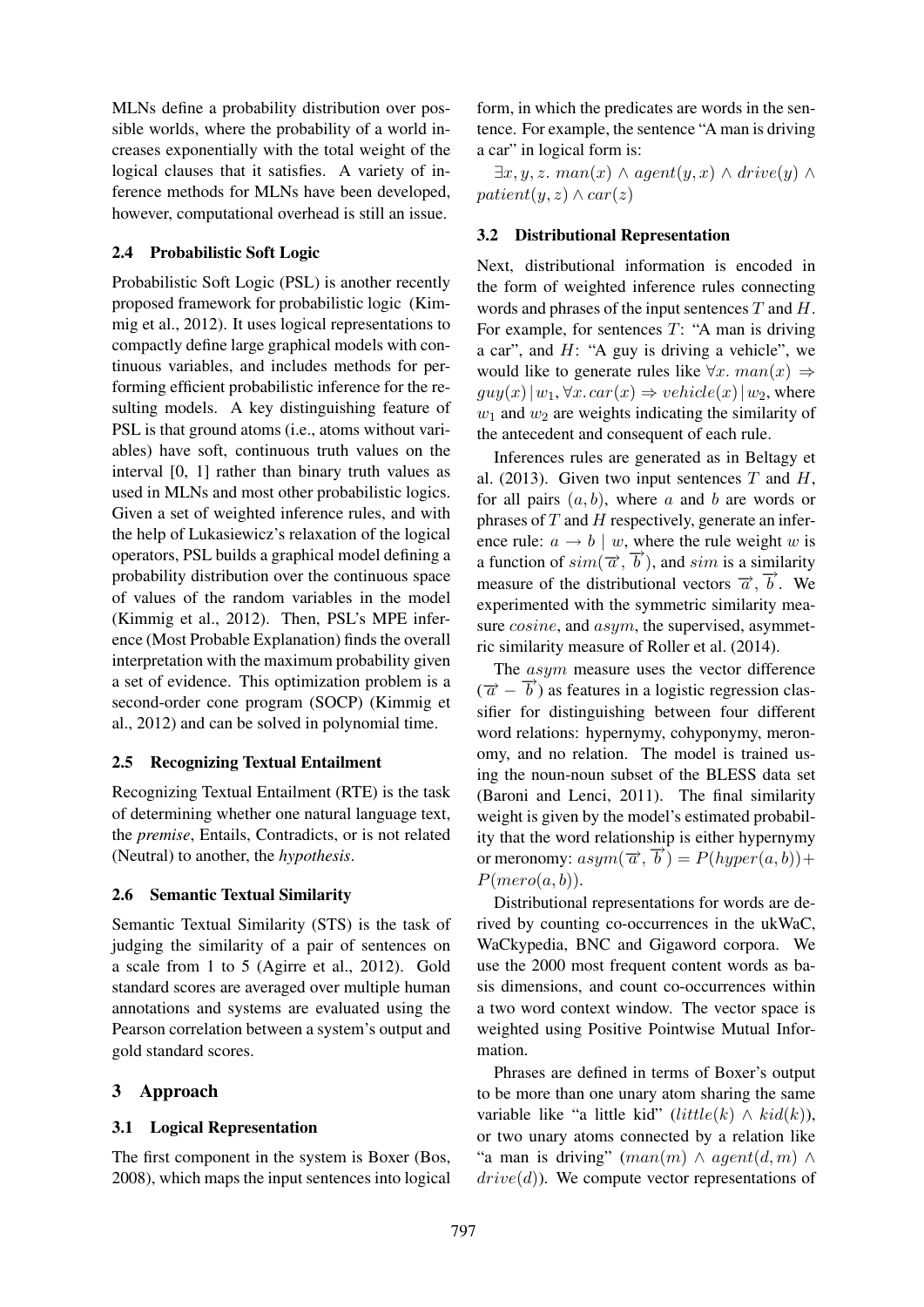phrases using vector addition across the component predicates. We also tried computing phrase vectors using component-wise vector multiplication (Mitchell and Lapata, 2010), but found it performed marginally worse than addition.

#### 3.3 Probabilistic Logical Inference

The last component is probabilistic logical inference. Given the logical form of the input sentences, and the weighted inference rules, we use them to build a probabilistic logic program whose solution is the answer to the target task. A probabilistic logic program consists of the evidence set E, the set of weighted first order logical expressions (rule base  $RB$ ), and a query  $Q$ . Inference is the process of calculating  $Pr(Q|E, RB)$ .

### 3.4 Task 1: RTE using MLNs

MLNs are the probabilistic logic framework we use for the RTE task (we do not use PSL here as it shares the problems of fuzzy logic with probabilistic reasoning). The RTE classification problem for the relation between  $T$  and  $H$  can be split into two inference tasks. The first is testing if T entails H,  $Pr(H|T, RB)$ . The second is testing if the negation of the text  $\neg T$  entails H,  $Pr(H|\neg T, RB)$ . In case  $Pr(H|T, RB)$  is high, while  $Pr(H|\neg T, RB)$  is low, this indicates Entails. In case it is the other way around, this indicates Contradicts. If both values are close, this means  $T$  does not affect the probability of  $H$  and indicative of Neutral. We train an SVM classifier with LibSVM's default parameters to map the two probabilities to the final decision.

The MLN implementation we use is Alchemy (Kok et al., 2005). Queries in Alchemy can only be ground atoms. However, in our case the query is a complex formula  $(H)$ . We extended Alchemy to calculate probabilities of queries (Beltagy and Mooney, 2014). Probability of a formula  $Q$  given an MLN  $K$  equals the ratio between the partition function  $Z$  of the ground network of  $K$  with and without  $Q$  added as a hard rule (Gogate and Domingos, 2011)

$$
P(Q \mid K) = \frac{Z(K \cup \{(Q, \infty)\})}{Z(K)} \tag{1}
$$

We estimate  $Z$  of the ground networks using SampleSearch (Gogate and Dechter, 2011), an advanced importance sampling algorithm that is suitable for ground networks generated by MLNs.

A general problem with MLN inference is its computational overhead, especially for the complex logical formulae generated by our approach. To make inference faster, we reduce the size of the ground network through an automatic type-checking technique proposed in Beltagy and Mooney (2014). For example, consider the evidence ground atom  $man(M)$  denoting that the constant  $M$  is of type  $man$ . Then, consider another predicate like  $car(x)$ . In case there are no inference rule connecting  $man(x)$  and  $car(x)$ , then we know that M which we know is a man cannot be a *car*, so we remove the ground atom  $car(M)$ from the ground network. This technique reduces the size of the ground network dramatically and makes inference tractable.

Another problem with MLN inference is that quantifiers sometimes behave in an undesirable way, due to the Domain Closure Assumption (Richardson and Domingos, 2006) that MLNs make. For example, consider the text-hypothesis pair: "There is a black bird" and "All birds are black", which in logic are  $T : bird(B) \wedge black(B)$ and  $H : \forall x. \; bird(x) \Rightarrow \; black(x).$  Because of the Domain Closure Assumption, MLNs conclude that  $T$  entails  $H$  because  $H$  is true for all constants in the domain (in this example, the single constant B). We solve this problem by introducing extra constants and evidence in the domain. In the example above, we introduce evidence of a new bird  $bird(D)$ , which prevents the hypothesis from being true. The full details of the technique of dealing with the domain closure is beyond the scope of this paper.

#### 3.5 Task 2: STS using PSL

PSL is the probabilistic logic we use for the STS task since it has been shown to be an effective approach for computing similarity between structured objects. We showed in Beltagy et al. (2014a) how to perform the STS task using PSL. PSL does not work "out of the box" for STS, because Lukasiewicz's equation for the conjunction is very restrictive. We address this by replacing Lukasiewicz's equation for conjunction with an averaging equation, then change the optimization problem and grounding technique accordingly.

For each STS pair of sentences  $S_1$ ,  $S_2$ , we run PSL twice, once where  $E = S_1$ ,  $Q = S_2$  and another where  $E = S_2, Q = S_1$ , and output the two scores. The final similarity score is produced from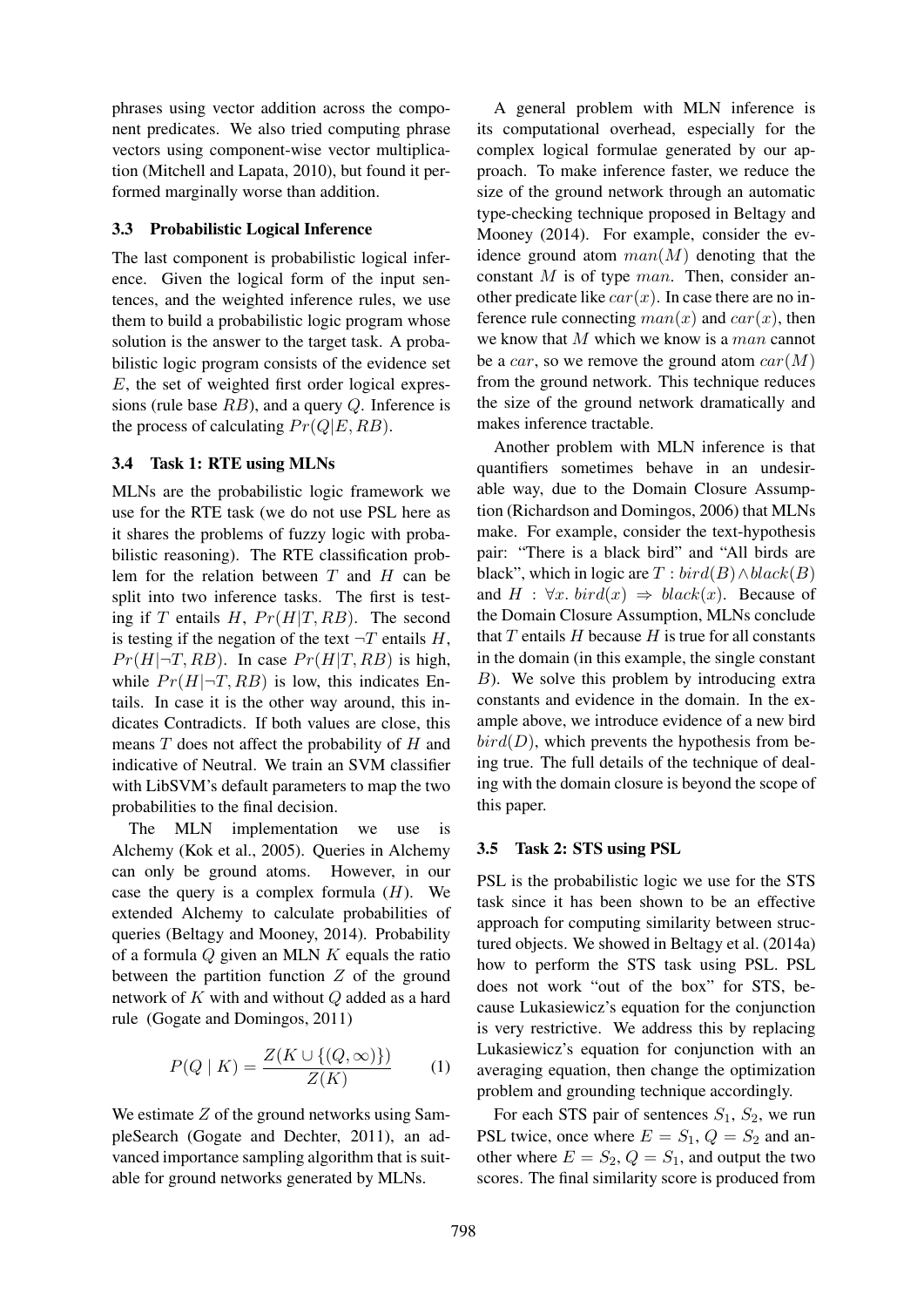an Additive Regression model with WEKA's default parameters trained to map the two PSL scores to the overall similarity score (Friedman, 1999; Hall et al., 2009).

# 3.6 Task 3: RTE and STS using Vector Spaces and Keyword Counts

As a baseline, we also attempt both the RTE and STS tasks using only vector representations and unigram counts. This baseline model uses a supervised regressor with features based on vector similarity and keyword counts. The same input features are used for performing RTE and STS, but a SVM classifier and Additive Regression model is trained separately for each task. This baseline is meant to establish whether the task truly requires the sophisticated logical inference of MLNs and PSL, or if merely checking for logical keywords and textual similarity is sufficient.

The first two features are simply the *cosine* and asym similarities between the text and hypothesis, using vector addition of the unigrams to compute a single vector for the entire sentence.

We also compute vectors for both the text and hypothesis using vector addition of the mutually exclusive unigrams (MEUs). The MEUs are defined as the unigrams of the premise and hypothesis with common unigrams removed. For example, if the premise is "A dog chased a cat" and the hypothesis is "A dog watched a mouse", the MEUs are "chased cat" and "watched mouse." We compute vector addition of the MEUs, and compute similarity using both the *cosine* and *asym* measures. These form two features for the regressor.

The last feature of the model is a keyword count. We count how many times 13 different keywords appear in either the text or the hypothesis. These keywords include negation (*no*, *not*, *nobody*, etc.) and quantifiers (*a*, *the*, *some*, etc.) The counts of each keyword form the last 13 features as input to the regressor. In total, there are 17 features used in this baseline system.

# 4 Evaluation

The dataset used for evaluation is SICK: Sentences Involving Compositional Knowledge dataset, a task for SemEval 2014 (Marelli et al., 2014a; Marelli et al., 2014b). The dataset is 10,000 pairs of sentences, 5000 training and 5000 for testing. Sentences are annotated for both tasks.

|                    | <b>SICK-RTE</b> | <b>SICK-STS</b> |
|--------------------|-----------------|-----------------|
| <b>Baseline</b>    | 70.0            | 71.1            |
| $MLN/PSL + Cosine$ | 72.8            | 68.6            |
| MLN/PSL + Asym     | 73.2            | 68.9            |
| Ensemble           | 73.2            | 71.5            |

Table 1: Test RTE accuracy and STS Correlation.

# 4.1 Systems Compared

We compare multiple configurations of our probabilistic logic system.

- Baseline: Vector- and keyword-only baseline described in Section 3.6;
- MLN/PSL + Cosine: MLN and PSL based methods described in Sections 3.4 and 3.5, using cosine as a similarity measure;
- MLN/PSL + Asym: MLN and PSL based methods described in Sections 3.4 and 3.5, using *asym* as a similarity measure;
- Ensemble: An ensemble method which uses all of the features in the above methods as inputs for the RTE and STS classifiers.

# 4.2 Results and Discussion

Table 1 shows our results on the held-out test set for SemEval 2014 Task 1.

On the RTE task, we see that both the MLN + Cosine and MLN + Asym models outperformed the Baseline, indicating that textual entailment requires real inference to handle negation and quantifiers. The MLN + Asym and Ensemble systems perform identically on RTE, further suggesting that the logical inference subsumes keyword detection.

The MLN + Asym system outperforms the MLN + Cosine system, emphasizing the importance of asymmetric measures for predicting lexical entailment. Intuitively, this makes perfect sense: *dog* entails *animal*, but not vice versa.

In an error analysis performed on a development set, we found our RTE system was extremely conservative: we rarely confused the Entails and Contradicts classes, indicating we correctly predict the direction of entailment, but frequently misclassify examples as Neutral. An examination of these examples showed the errors were mostly due to missing or weakly-weighted distributional rules.

On STS, our vector space baseline outperforms both PSL-based systems, but the ensemble outperforms any of its components. This is a testament to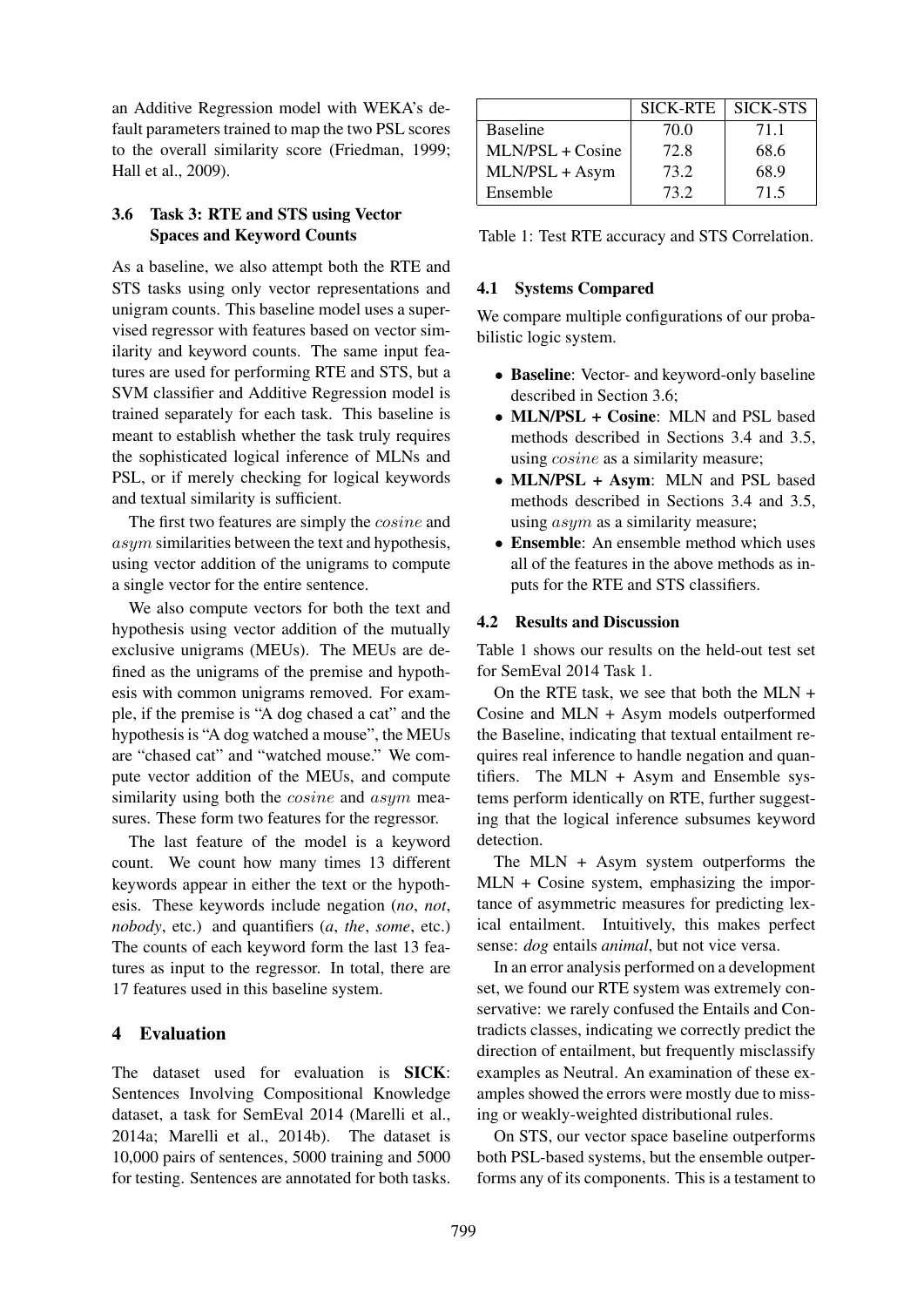the power of distributional models in their ability to predict word and sentence similarity. Surprisingly, we see that the  $PSL + Asym$  system slightly outperforms the PSL + Cosine system. This may indicate that even in STS, some notion of asymmetry plays a role, or that annotators may have been biased by simultaneously annotating both tasks. As with RTE, the major bottleneck of our system appears to be the knowledge base, which is built solely using distributional inference rules.

Results also show that our system's performance is close to the baseline system. One of the reasons behind that could be that sentences are not exploiting the full power of logical representations. On RTE for example, most of the contradicting pairs are two similar sentences with one of them being negated. This way, the existence of any negation cue in one of the two sentences is a strong signal for contradiction, which what the baseline system does without deeply representing the semantics of the negation.

#### 5 Conclusion & Future Work

We showed how to combine logical and distributional semantics using probabilistic logic, and how to perform the RTE and STS tasks using it. The system is tested on the SICK dataset.

The distributional side can be extended in many directions. We would like to use longer phrases, more sophisticated compositionality techniques, and contextualized vectors of word meaning. We also believe inference rules could be dramatically improved by integrating from paraphrases collections like PPDB (Ganitkevitch et al., 2013).

Finally, MLN inference could be made more efficient by exploiting the similarities between the two ground networks (the one with Q and the one without). PLS inference could be enhanced by using a learned, weighted average of rules, rather than the simple mean.

#### Acknowledgements

This research was supported by the DARPA DEFT program under AFRL grant FA8750-13-2-0026. Some experiments were run on the Mastodon Cluster supported by NSF Grant EIA-0303609. The authors acknowledge the Texas Advanced Computing Center  $(TACC)^1$  for providing grid resources that have contributed to these results. We thank the anonymous reviewers and the UTexas Natural Language and Learning group for their helpful comments and suggestions.

#### **References**

- Eneko Agirre, Daniel Cer, Mona Diab, and Aitor Gonzalez-Agirre. 2012. Semeval-2012 task 6: A pilot on semantic textual similarity. In *Proceedings of Semantic Evaluation (SemEval-12)*.
- Marco Baroni and Alessandro Lenci. 2011. How we BLESSed distributional semantic evaluation. In *Proceedings of the GEMS 2011 Workshop on GEometrical Models of Natural Language Semantics*, pages 1–10, Edinburgh, UK, July. Association for Computational Linguistics.
- Marco Baroni and Roberto Zamparelli. 2010. Nouns are vectors, adjectives are matrices: Representing adjective-noun constructions in semantic space. In *Proceedings of Conference on Empirical Methods in Natural Language Processing (EMNLP-10)*.
- Islam Beltagy and Raymond J. Mooney. 2014. Efficient Markov logic inference for natural language semantics. In *Proceedings of AAAI 2014 Workshop on Statistical Relational AI (StarAI-14)*.
- Islam Beltagy, Cuong Chau, Gemma Boleda, Dan Garrette, Katrin Erk, and Raymond Mooney. 2013. Montague meets Markov: Deep semantics with probabilistic logical form. In *Proceedings of the Second Joint Conference on Lexical and Computational Semantics (\*SEM-13)*.
- Islam Beltagy, Katrin Erk, and Raymond Mooney. 2014a. Probabilistic soft logic for semantic textual similarity. In *Proceedings of Association for Computational Linguistics (ACL-14)*.
- Islam Beltagy, Katrin Erk, and Raymond Mooney. 2014b. Semantic parsing using distributional semantics and probabilistic logic. In *Proceedings of ACL 2014 Workshop on Semantic Parsing (SP-2014)*.
- Johan Bos. 2008. Wide-coverage semantic analysis with Boxer. In *Proceedings of Semantics in Text Processing (STEP-08)*.
- J.H. Friedman. 1999. Stochastic gradient boosting. Technical report, Stanford University.
- Juri Ganitkevitch, Benjamin Van Durme, and Chris Callison-Burch. 2013. PPDB: The paraphrase database. In *Proceedings of North American Chapter of the Association for Computational Linguistics: Human Language Technologies (NAACL-HLT-13)*.
- Vibhav Gogate and Rina Dechter. 2011. Samplesearch: Importance sampling in presence of determinism. *Artificial Intelligence*, 175(2):694–729.
- Vibhav Gogate and Pedro Domingos. 2011. Probabilistic theorem proving. In *27th Conference on Uncertainty in Artificial Intelligence (UAI-11)*.

<sup>1</sup>http://www.tacc.utexas.edu